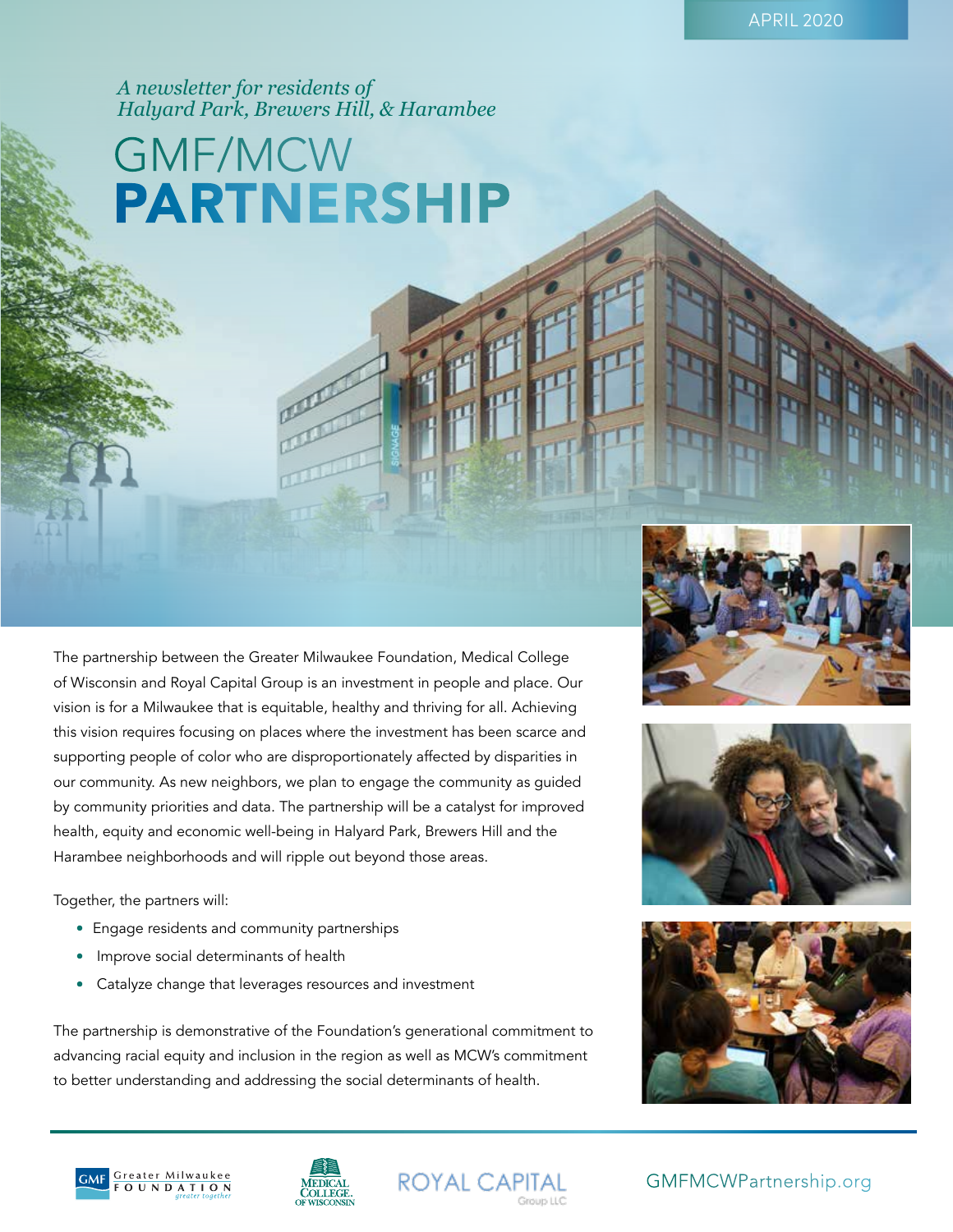





### Community Survey

What are your urgent needs and how can we provide direct support and resources? Please complete the [survey](https://docs.google.com/forms/d/e/1FAIpQLSfa22qDcdbY73fiV_AyM7vshjH2OTE-9csCd-VX404Em9aoxQ/viewform). All information will be confidential.

The partnership hosted three visioning sessions so far this year. Due to the COVID-19 pandemic, it will postpone hosting any community gatherings. We hope everyone is staying safe with their families. Learn more about COVID-19 and how to remain safe at [covid19.mcw.edu](https://covid19.mcw.edu/). Below is a recap of this year's sessions, which presented an opportunity to continue to build relationships with new neighbors as well as engage with partnership leaders and the community engagement team.

#### **January session**

This session gave the community an opportunity to respond and make suggestions to the drawings of the first-floor space, which were based off ideas from the visioning sessions that occurred in August, September and October of 2019. Community members were asked if the layouts represented the neighborhoods, what programming elements were missing and what issues the space should address. Community responses included having a space to highlight the history of the neighborhoods, ensuring there was a space for young people to fit in, resource information for youth and older adults, addressing mental health needs, health and wellness and training for child care providers.

#### **February session**

February sessions expanded on the community feedback provided about the first-floor space updates. In addition, the community had an opportunity to respond to plans about the parking structure and what was important when it came to public art, green space, safety elements as well as traffic concerns. Alderwoman Milele Coggs attended the session and acknowledged the importance of the partnership in giving the community an opportunity to respond to the parking structure. The second session provided updates on the recommendations made in January from the community about the drawings. Details around the types of concepts were shared with the community and they included intergenerational programming, special events, café, teaching kitchen, workforce development, small business support, public art, mindfulness, youth programming and education, neighborhood resource and meeting space. These concepts were celebrated, and community members gave input on what partnership partners should remain aware of when moving forward on the next phase of the project.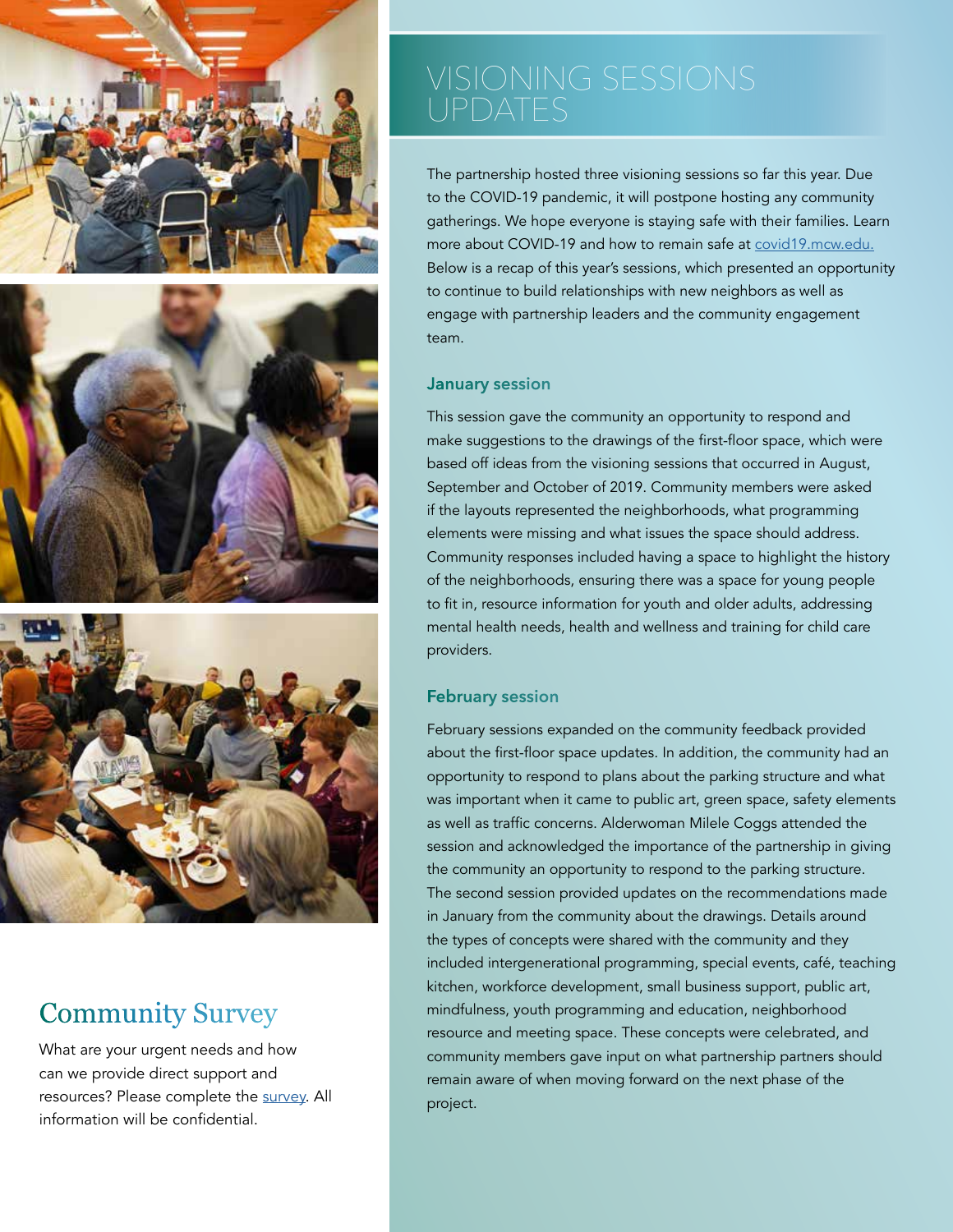

# RESIDENT SPOTLIGHT

Lennie Mosley has been the president of the Halyard Park Association for the past 15 years. In this position, Mosley provides exceptional support and service to neighborhood residents. Known as the "go-to" for most things in Halyard Park, she identifies residents' needs and moves efficiently to provide key information, resources or direction.

Through her leadership, the association provides various opportunities for neighbors to convene through annual picnics, Christmas gatherings and monthly meetings.

Wherever Mosley goes, she represents her community and speaks on behalf of residents. Over the last year, she has been instrumental in amplifying residents' voices and engaging with the GMF-MCW Partnership. She participates in various workgroups, attends community visioning sessions and speaks on behalf of residents regarding how the project will impact the neighborhood. Additionally, Mosley was active in the creation of an anti-displacement fund (created by MKE United and supported in part by the Greater Milwaukee Foundation), specifically as an advocate for its eligibility requirements.

#### MKE United housing recommendations PARTNERSHIP IMPACT

• Address barriers to appraisals that reflect market reality



- Increase homeownership rates in the greater downtown area among communities of color to a level which puts us in parity with leading cities nationally
- Return homeownership rates in the greater downtown area to prerecession levels
- Maintain or increase subsidized affordable housing units in the greater downtown area over the next 10 years
- Preserve unsubsidized affordable housing in the greater downtown area

### Anti-Displacement Fund Updates:

The application period is closed for the 2019/2020 tax year. Results based on the first year of applications:

- Total applications approved: 114
- Total households with members ages 60 and older: 73
- Total households with mortgages: 62
- 70% of applicants with mortgages were seniors over 60 years old
- Range of assistance: \$11 to \$1,800

Visit [mkeunited.com/antidisplacementfund](https://www.mkeunited.com/antidisplacementfund) for more information.